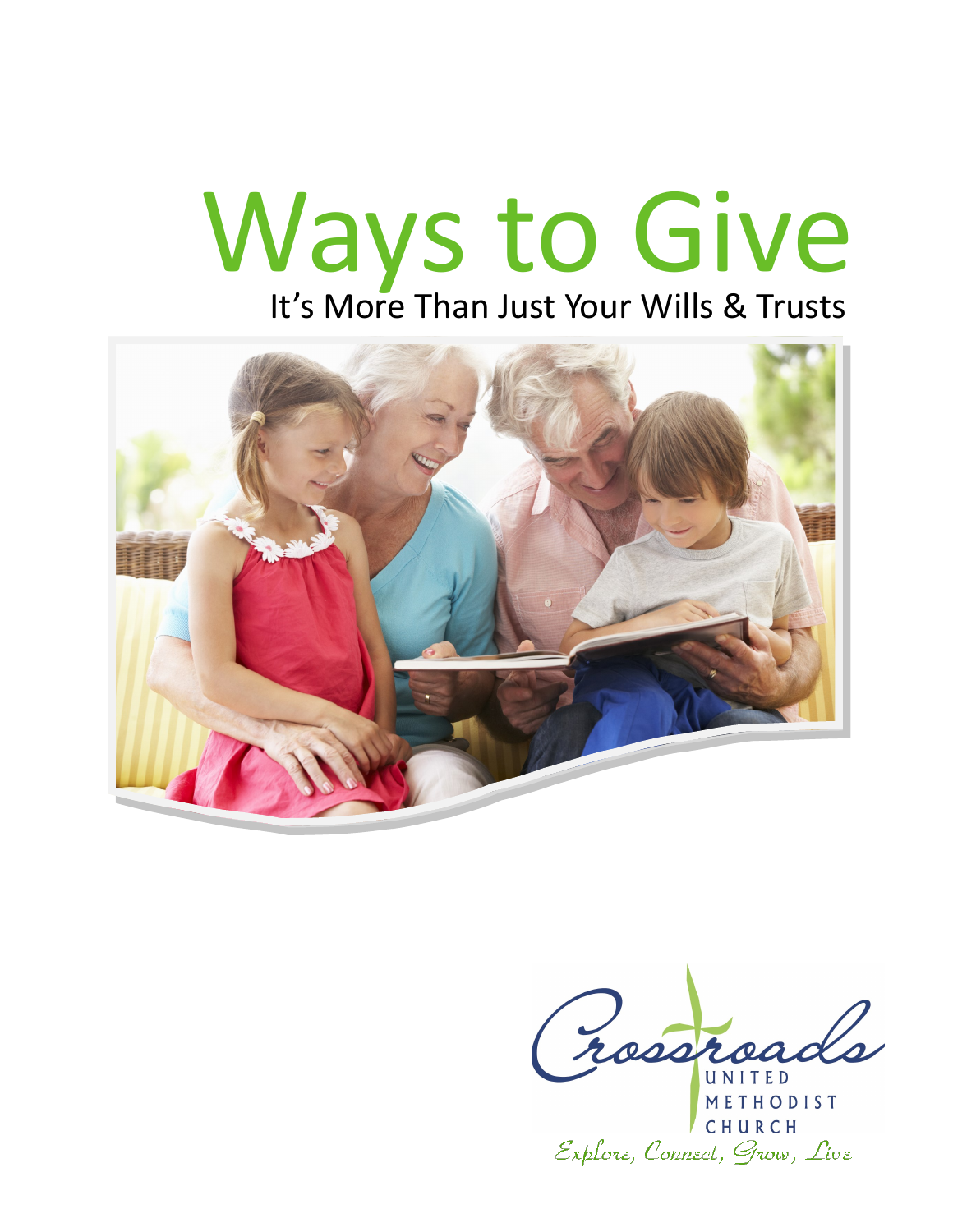The Legacy Ministry of Crossroads United Methodist Church (Legacy Ministry) would like **you** to join an honorary group of our members who have declared a gift to Crossroads United Methodist Church. There are many ways to join.

A Legacy Ministry team member can help you determine which type of gift is the best for your charitable giving goals and financial objectives.

# **Memorial Gifts**

There are several ways to memorialize those dear to you. Gifts may be made to Crossroads United Methodist Church in memory of deceased persons, to honor living persons, or to commemorate anniversaries or other special events.

# **Gifts in Lieu of Flowers**

It may be appropriate to remember a loved one by requesting that "in lieu of flowers, the family suggests that contributions be made to the Legacy Ministry of Crossroads United Methodist Church."

# **Charitable Bequests: Last Will and Testament or Living / Revocable Trust**

Including a charitable bequest as a part of your will is a great way for you to provide longterm support for the Legacy Ministry of Crossroads United Methodist Church while also effectively managing your estate.

Making a charitable bequest is easy. If you want to leave a bequest to the Legacy Ministry, you must specifically do so in a will or trust. Your will or personal trusts are legal records of your wishes regarding how your assets should be handled at your death. Instructions regarding the dispensation of your assets are called bequests.

Charitable Bequests are not subject to estate or inheritance taxes, therefore reducing the tax burden of an estate. Charitable bequests also provide flexibility because they may be changed at any time. Your estate will be entitled to a charitable deduction for the full, fair market value of your gift. The Legacy Ministry can assist you and your attorney with standard legal language necessary to establish your charitable bequest.

ross UNITED METHODIST

CHURCH plore, Connect, Grow, Live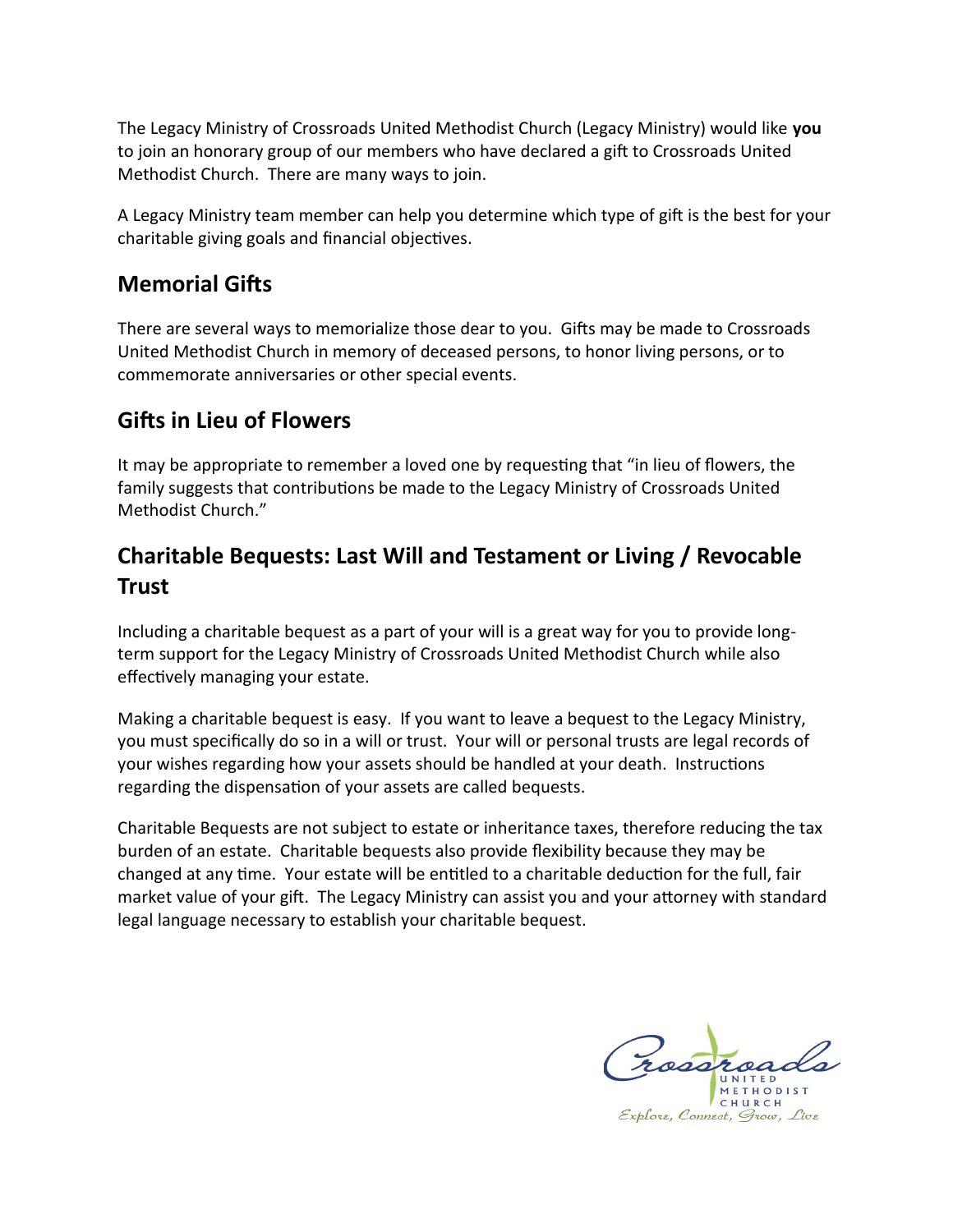#### **General Bequests**

With this type of bequest, you simply leave a specified dollar amount (e.g., \$25,000) to Crossroads United Methodist Church.

#### **Specific Bequest**

A bequest of this type involves the designation of specific property (e.g., a home, a farm, or shares of stock) that you want Crossroads United Methodist Church to receive.

#### **Residuary Bequest**

Through a residuary bequest, Crossroads United Methodist Church will receive the remainder of your estate after all liabilities and other bequests have been paid. It may augment a general or specific bequest to Crossroads United Methodist Church if the size of the estate allows, or may ensure that other beneficiaries receive their bequests prior to distribution to Crossroads United Methodist Church.

#### **Percentage Bequest**

You may direct that Crossroads United Methodist Church receive a percentage of your estate or residuary estate. In this case, if the size of your estate changes, the bequest will change proportionately.

### **Contingent Bequest**

It is important to anticipate a situation in which a beneficiary might die before you or choose to disclaim the property. To prepare for such an occurrence, consider naming Crossroads United Methodist Church as the contingent beneficiary.

## **Charitable Remainder Trust**

A charitable remainder trust is an efficient estate planning vehicle. It is a special type of trust that provides for and maintains two sets of beneficiaries. The first set are the income beneficiaries (you and, if married, a spouse). Income beneficiaries receive a set percentage of income for your lifetime or for a fixed term not to exceed 20 years from the trust. The second beneficiary would be Crossroads United Methodist Church. Crossroads United Methodist Church would receive the principal of the trust after the income beneficiaries pass away.

There are two basic types of charitable remainder trusts; one is an annuity, one is a unitrust.

INITED METHODIST CHURCH 'onnect, Grow, Live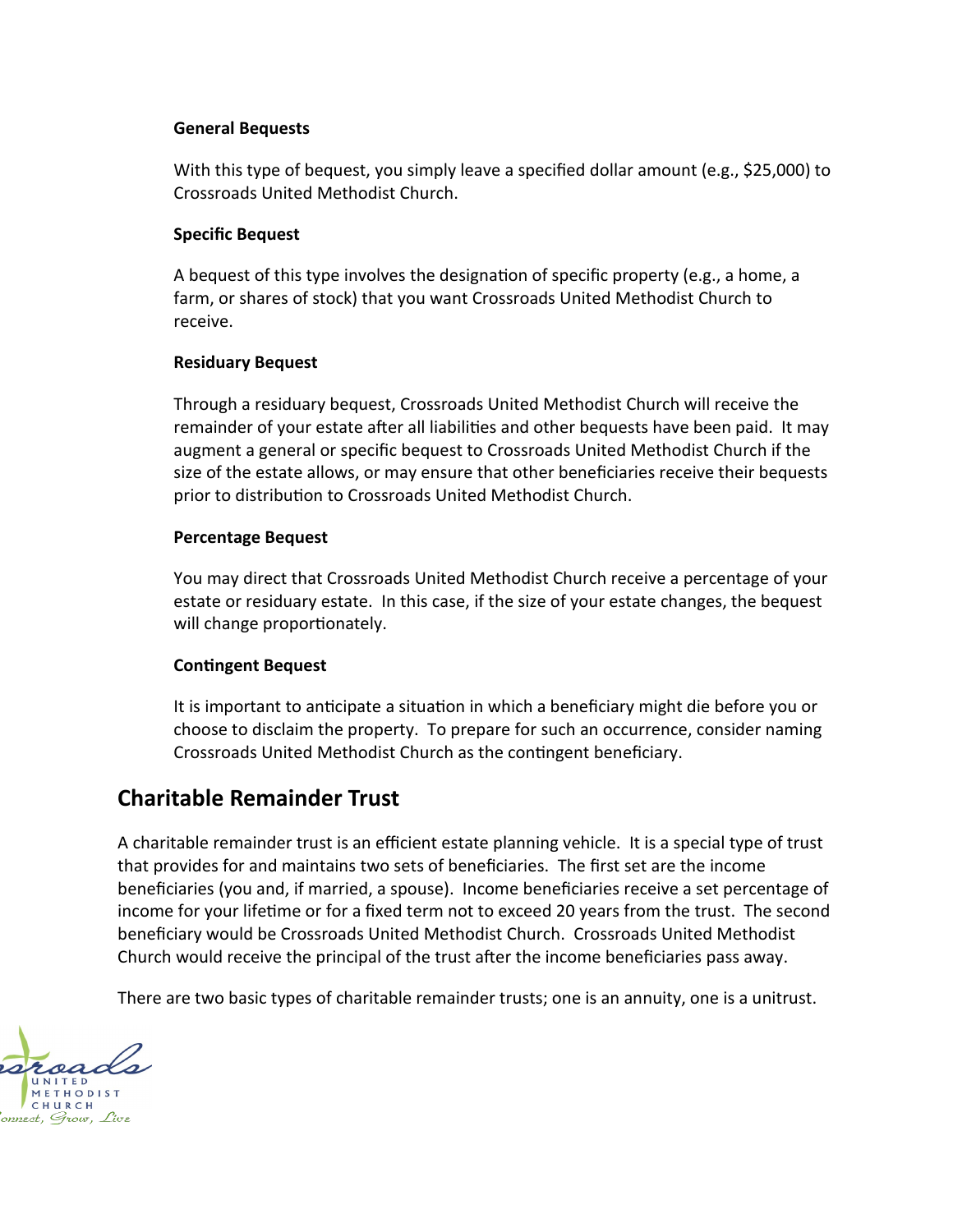Establishing either trust is simple:

Cash or property is transferred to the trust.

The income beneficiaries receive annually an amount equal to a fixed percentage of the trust's fair market value (unitrust) or a fixed dollar amount (annuity trust).

Upon termination of the trust, the assets are transferred to Crossroads United Methodist Church.

The eventual distribution to Crossroads United Methodist Church will take effect only at the death of the trust's income beneficiaries (or at the end of the term of the trust if a fixed term is chosen for the trust).

# **Charitable Gift Annuity**

A charitable gift annuity is a way for you to receive a guaranteed income for life and an immediate income tax deduction, while at the same time leaving a legacy to Crossroads United Methodist Church.

When you transfer assets to a Charitable Gift Annuity, you receive a fixed stream of income for life. After paying the lifetime annuity to you - and your spouse, if you choose - the remaining principal is transferred to the Crossroads UMC Endowment Fund through the Legacy Ministry.

Payments to you are based on your age - the older you are, the higher the rate. If the annuity is for you and your spouse, the calculation is based on your joint ages. You can choose to receive payments quarterly, semi-annually or annually. If you do not need the income now, you can use a deferred plan, receive the income tax deduction now, but begin receiving payments when you reach a specific age. This is an excellent complement to your existing retirement plan.

The tax advantages of both a current and deferred annuity are two-fold. First, you receive an immediate income tax charitable deduction when you create your annuity. The amount of the deduction is based on your age and annuity payout rate. Second, a portion of the payments you receive may be treated either as a tax-free return of principal or long-term capital gains. These tax advantages increase the net income you receive.

## **Retirement Plan Assets**

A retirement plan is one of the best types of assets to transfer to Crossroads United

*Fossion* UNITED METHODIST CHURCH

Explore, Connect, Grow, Live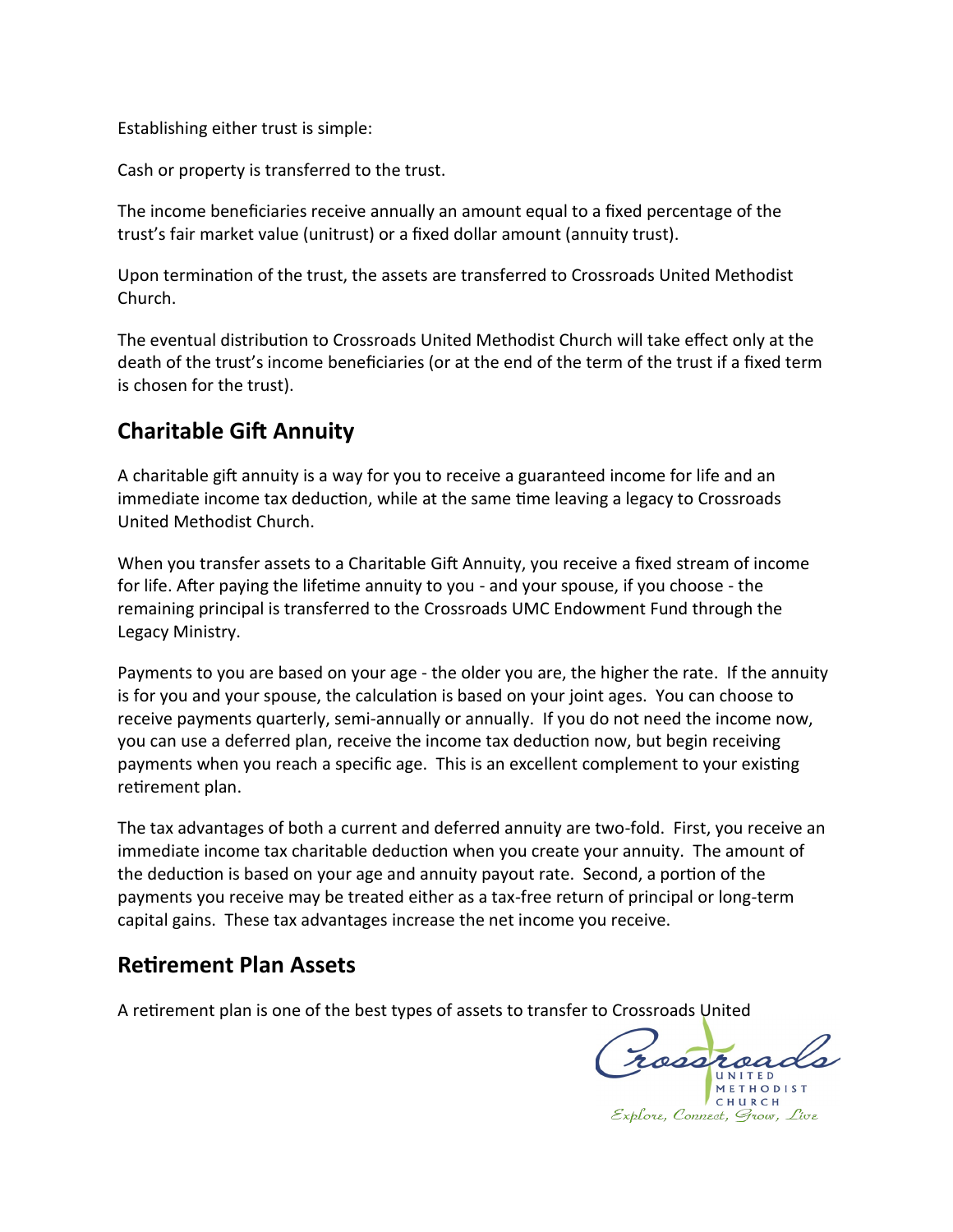Methodist Church following death because of the income tax consequence. Most inherited assets are free from income tax. However, an heir will pay income tax on disbursements from a decendent's retirement plan such as a profit sharing plan, Section 401(k) plan or IRA. I you are going to make a charitable bequest, it is usually better to transfer assets subject to income tax to a tax-exempt charity - such as Crossroads United Methodist Church - and to transfer assets not subject to income tax to heirs.

For a taxable estate over \$3 million, the combination of estate and income taxes will frequently exceed 75 percent of the total amount - even more if the generation skipping transfer taxes are triggered. At a cost to your heirs of only 25 percent of the fair market value of these types of assets, you could apply 100 percent of the assets to Crossroads UMC's Legacy Ministry to accomplish your specific charitable objectives.

Of course, married couples can postpone the decision by transferring the assets to the surviving spouse and claiming the marital estate tax deduction. However, since that deduction is not available to unmarried individuals and the second-to-die of married couples, a charitable bequest of pension plan assets might be the best option.

## **Stock**

A gift of stock is one of the easiest methods to make a gift. If the stock has appreciated the donor not only avoids the capital gains tax on the appreciation but also receives a charitable deduction for the full fair market value fo the stock at the time of contribution.

## **Life Insurance**

You may have purchased life insurance when you needed protection for your family, business or estate. In later years, you have found you no longer need that insurance. If you want to achieve immediate tax benefits, you should consider irrevocably assigning an insurance policy to Crossroads United Methodist Church.

Giving life insurance as a gift to charity allows even those with modest means to leave a substantial contribution to the cause most meaningful to them. A gift of life insurance is a deferred gift, which means the proceeds from a commitment made now will be realized in the future. Donors often struggle between their desires to achieve philanthropic goals and their need to preserve their estate for the their families. A gift of life insurance can eliminate this conflict.

In addition to gifting an existing life insurance policy, a new life insurance policy can be purchased from your life insurance professional naming Crossroads United Methodist Church

*Fossing* UNITED<br>METHOD METHODIST CHURCH

plore, Connect, Grow, Live